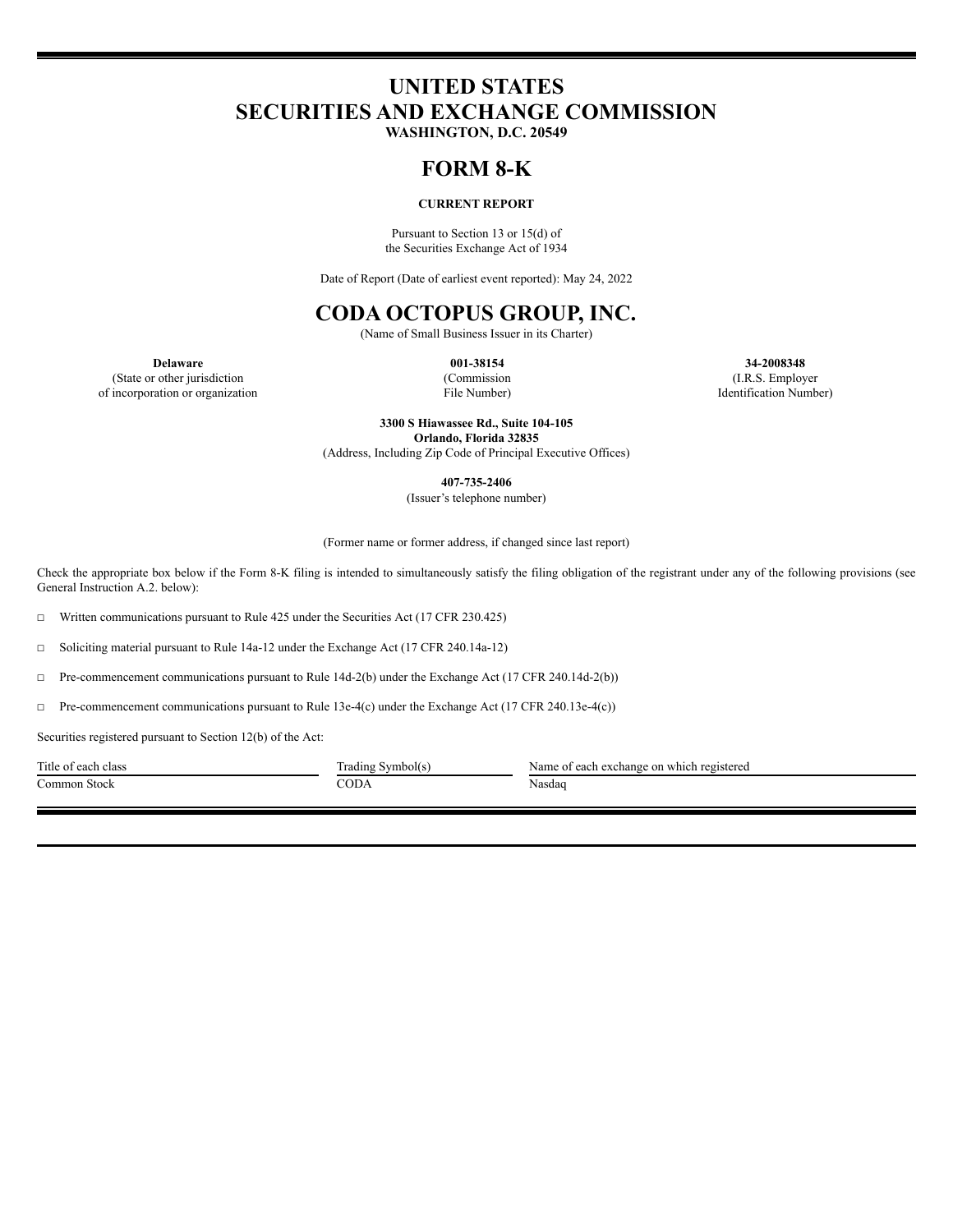#### Item 5.02 Departure of Directors or Certain Officers; Election of Directors; Appointment of Certain Officers; Compensatory Arrangements of Certain Officers.

(b) Michael Midgley, Chief Financial Officer of Coda Octopus Group, Inc. (the "Company"), has notified the Company that he will be stepping down from his positions with the Company for personal reasons, effective June 13, 2022. Mr. Midley will provide transitional support to the Company's new CFO for a limited period following his resignation.

(c) On May 24, 2022, Coda Octopus Group, Inc. (the "Company") appointed Nathan Parker to be the Company's Chief Financial Officer effective as June 13, 2022 (the "Effective Date"). Mr. Parker is replacing Michael Midgley.

From 2021 to 2022, Nathan Parker was Chief Financial Officer for Water Treatment of Franklin Electric, a Fort Wayne, Indiana based manufacturer and distributor of water and fuel systems for use across residential, commercial, agricultural, industrial, and municipal applications. From 2016 to 2021, he was Chief Financial Officer of The RDI Group, a privately held manufacturer of industrial systems for the asphalt roofing, construction, telecom, and power and metal coil processing industries. Between 2010 and 2016, he worked in various financial positions at Amcor Flexibles, a global leader in packaging for food, beverage, pharmaceutical, medical, and personal care, and Whirlpool Corporation, a leading kitchen and laundry appliance company. Prior thereto, he worked as an analyst at The Connable Office, a multiple-family investment firm offering wealth management, holistic planning, and trust and advisory services. Mr. Parker earned a Master of Business Administration from Michigan State University and a Bachelor of Science, Financial Services, from Brigham Young University.

Mr. Parker will be paid an annual base salary of \$230,000 and will be issued options to purchase shares of common stock of the Company, valued at \$50,000 on the Effective Date, under the Company's existing stock incentive plan that will vest in three equal annual installments commencing on June 13, 2023. He is also receiving a sign on bonus of \$20,000.

## **Item 9.01 Financial Statements and Exhibits**

## **(d) Exhibits**

The following exhibits are filed with this report:

| <b>Exhibit No. Description</b> |                                                                                        |
|--------------------------------|----------------------------------------------------------------------------------------|
| 10.39                          | <u>Employment Agreement dated May 24, 2022, between the Company and Nathan Parker.</u> |
| 104                            | Cover Page Interactive Data File (embedded within the Inline XBRL document)            |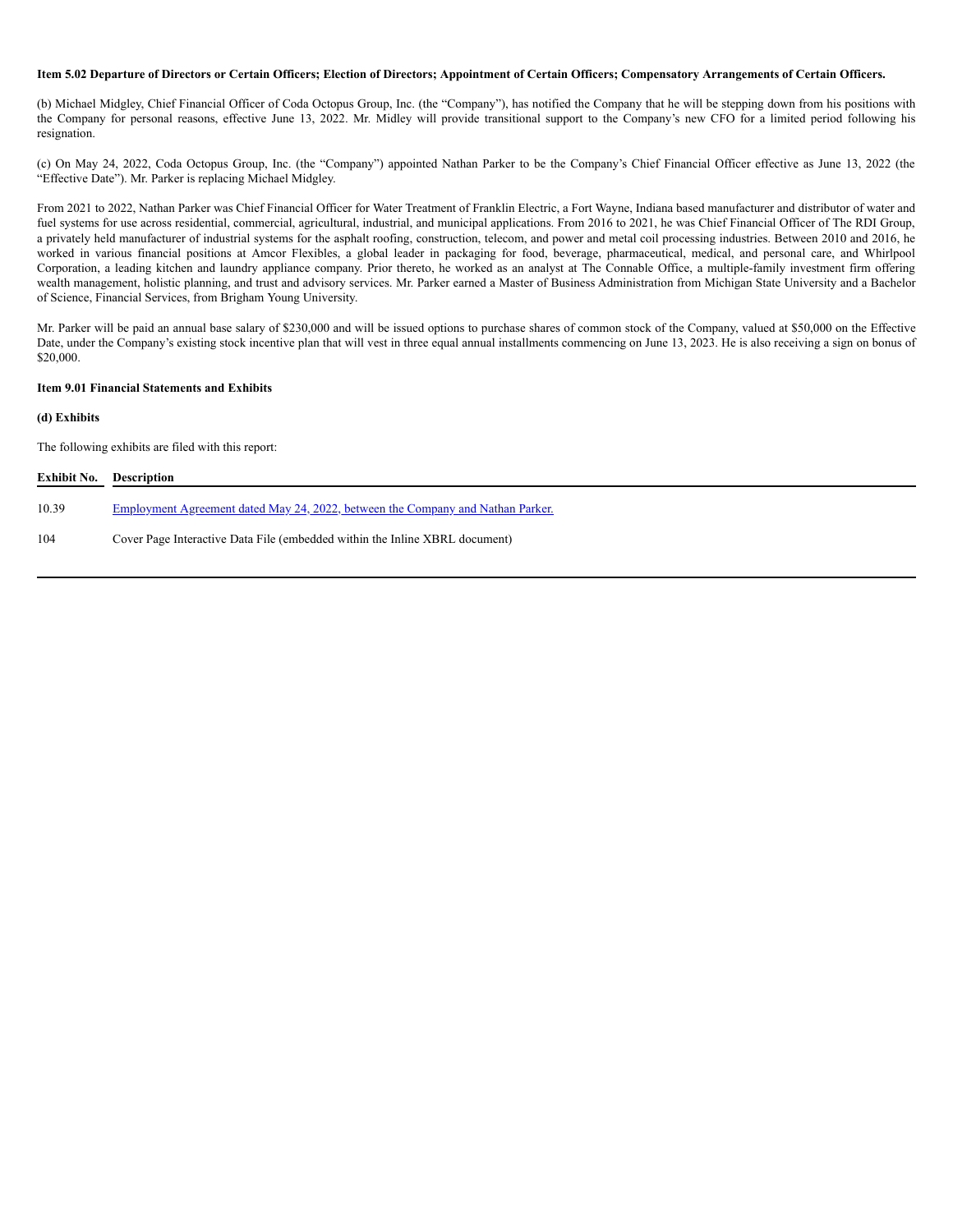## **SIGNATURES**

Pursuant to the requirements of the Securities Exchange Act of 1934, the Registrant has duly caused this report to be signed on its behalf by the undersigned hereunto duly authorized.

Dated: May 31, 2022

## **Coda Octopus Group, Inc.**

By: */s/ Annmarie Gayle*

Chief Executive Officer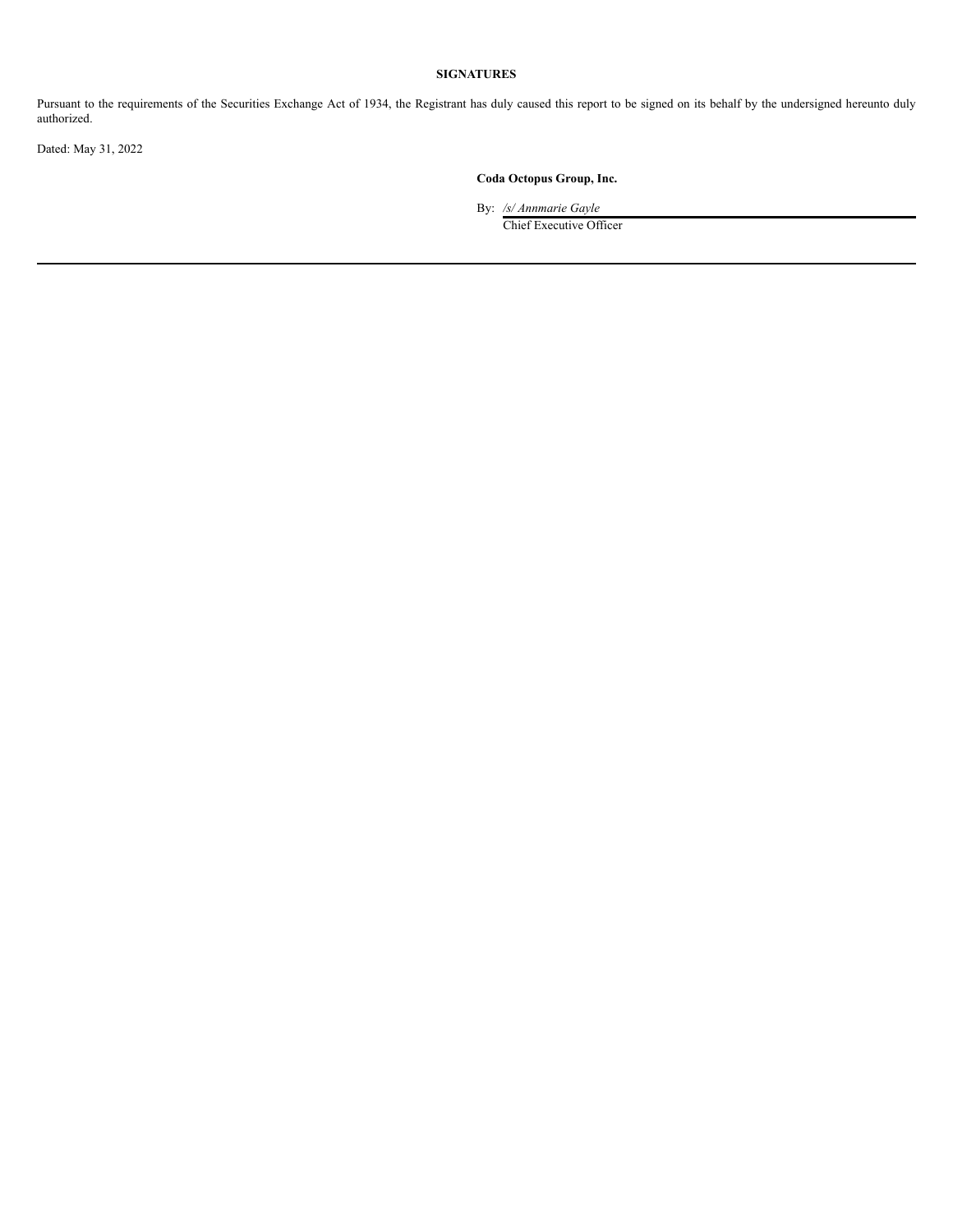## **DATED MAY 23, 2022**

## **EMPLOYMENT AGREEMENT**

between

## **NATHAN PARKER**

and

**CODA OCTOPUS GROUP, INC.**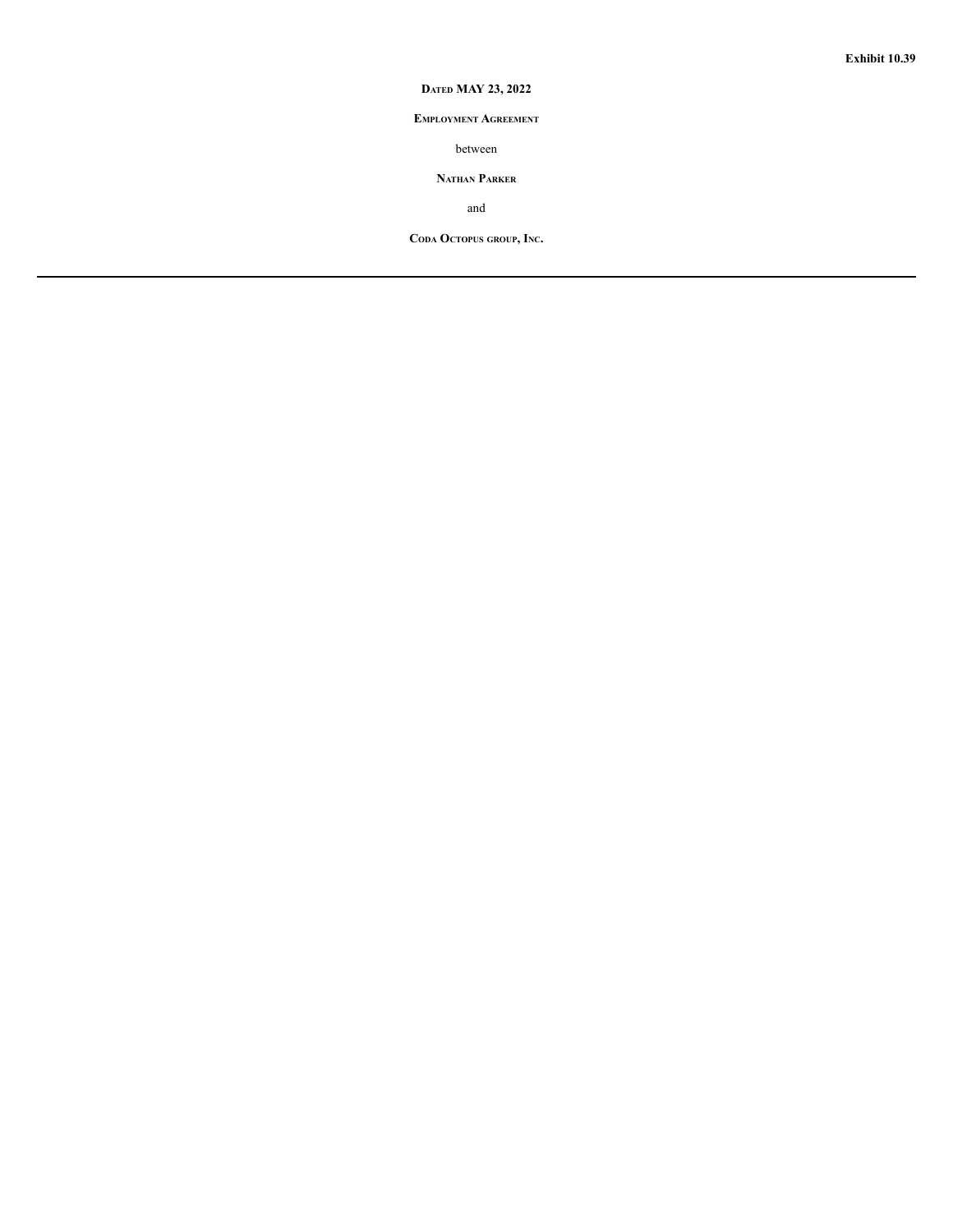## **CONTENTS**

# **CLAUSE**

| 1.             | Interpretation                         |              |
|----------------|----------------------------------------|--------------|
| 2.             | Term of appointment                    | 3            |
| 3 <sub>1</sub> | <b>Duties</b>                          | 3            |
| 4.             | Other Activities                       |              |
| 5.             | Place of work                          | 5            |
| 6.             | Hours of work                          | 5            |
| 7.             | Compensation and Benefits              | 5            |
| 8.             | D&O Insurance                          | O            |
| 9.             | Reimbursement of Expenses              | 6            |
| 10.            | Paid Time Off ("PTO")                  |              |
| 11.            | Confidential information               | $\mathbf{r}$ |
| 12.            | Intellectual property                  | 8            |
| 13.            | Termination                            | 9            |
| 14.            | Obligations upon termination           | 10           |
| 15.            | Disciplinary and grievance procedures  | 11           |
| 16.            | Non-competition and Non-solicitation   | 11           |
| 17.            | <b>Enforcement And Indemnification</b> | 12           |
| 18.            | Claw Back                              | 13           |
| 19.            | <b>Executive Representation</b>        | 13           |
| 20.            | <b>Notices</b>                         | 13           |
| 21.            | Prevailing provisions                  | 13           |
| 22.            | Variation                              | 14           |
| 23.            | Counterparts                           | 14           |
| 24.            | <b>PUBLICITY</b>                       | 14           |
| 25.            | Miscellaneous                          | 14           |
| 26.            | <b>Entire Agreement</b>                | 15           |
| 27.            | Governing law and jurisdiction         | 15           |
|                |                                        |              |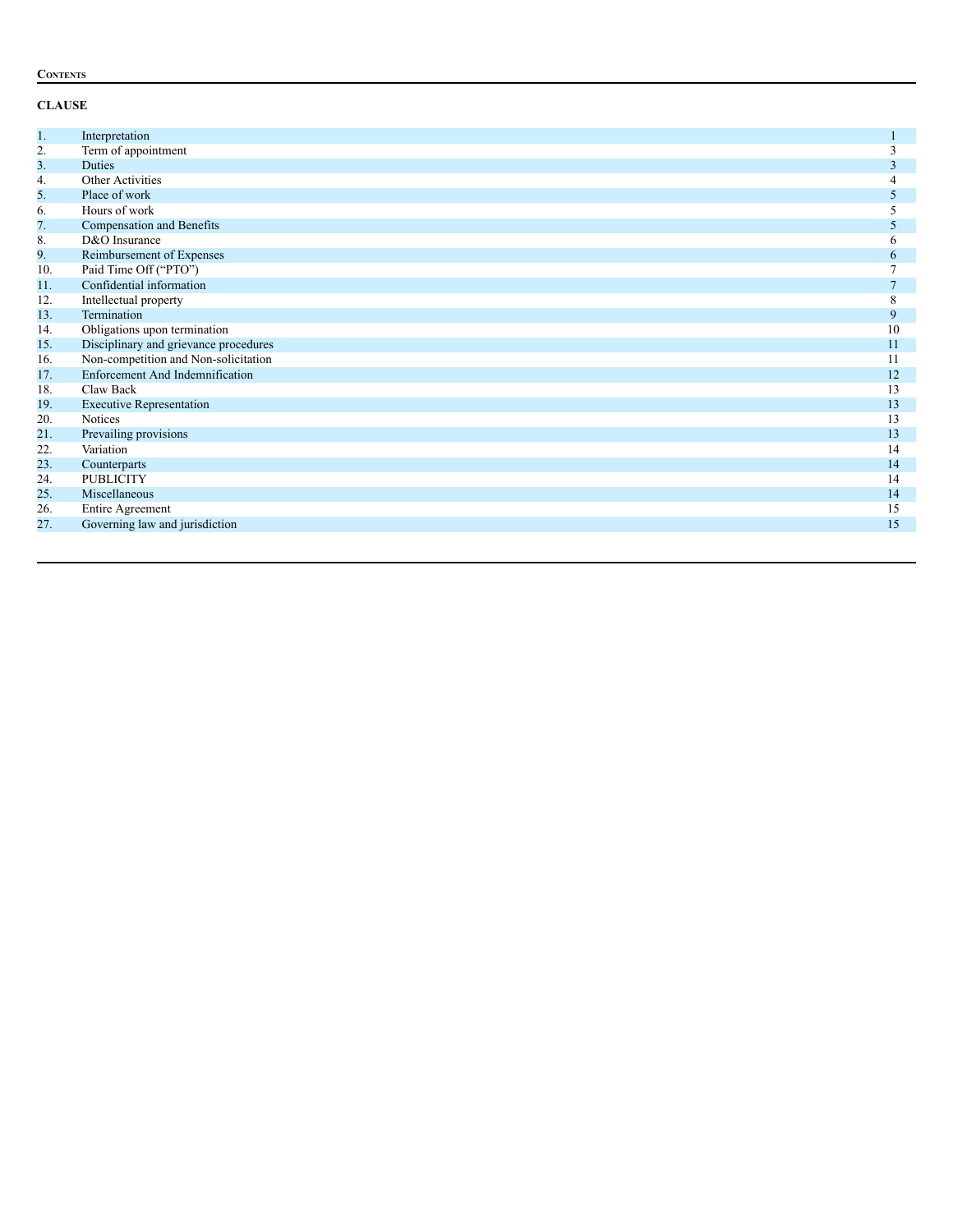#### **THIS AGREEMENT** is dated May 23, 2022

#### **PARTIES**

(1) Coda Octopus Group, Inc is a Delaware corporation with its principal place of business at 3300 S Hiawassee Rd, Suite 104-105, Orlando, Florida, 32835 (the "Company")

(2) Mr. Nathan Parker of 701 Preserve Drive, Plainfield IN 46168(**Executive**).

#### **AGREED TERMS**

- **1. INTERPRETATION**
- 1.1 The definitions and rules of interpretation in this Clause 1.1 apply in this Agreement.

**Agreement:** this Agreement as the same may be amended, supplemented, or modified in accordance with the terms hereof.

**Appointment:** the employment of the Executive by the Company on the terms of this Agreement.

**Base Salary:** the annual base salary which the Company shall pay the Executive, and which is specified in Clause 7.1 of this Agreement.

**Board:** the board of directors of the Company (including any committee of the board duly appointed by it).

**Business Opportunities:** any opportunities which the Executive becomes aware of during the Appointment which relate to the business of the Group or which the Board reasonably considers might be of benefit to Company or any Group Company.

**Commencement Date:** June 13, 2022

**Commission**: the United States Securities and Exchange Commission or any similar agency then having jurisdiction to enforce the Securities Act.

**Confidential Information:** information for the time being confidential to the Company and/or any of its Subsidiaries, whether or not recorded in documentary form or stored electronically on devices such as USB or other disk or drives, relating to the Company and/or any of its Subsidiaries' business, products, affairs, finances, financial results prior to disclosure to the public, business plans, business performance matrixes, business strategies or business opportunities.

**Group:** the Company and its Subsidiaries.

**Incapacity:** any sickness or injury which prevents the Executive from carrying out his duties.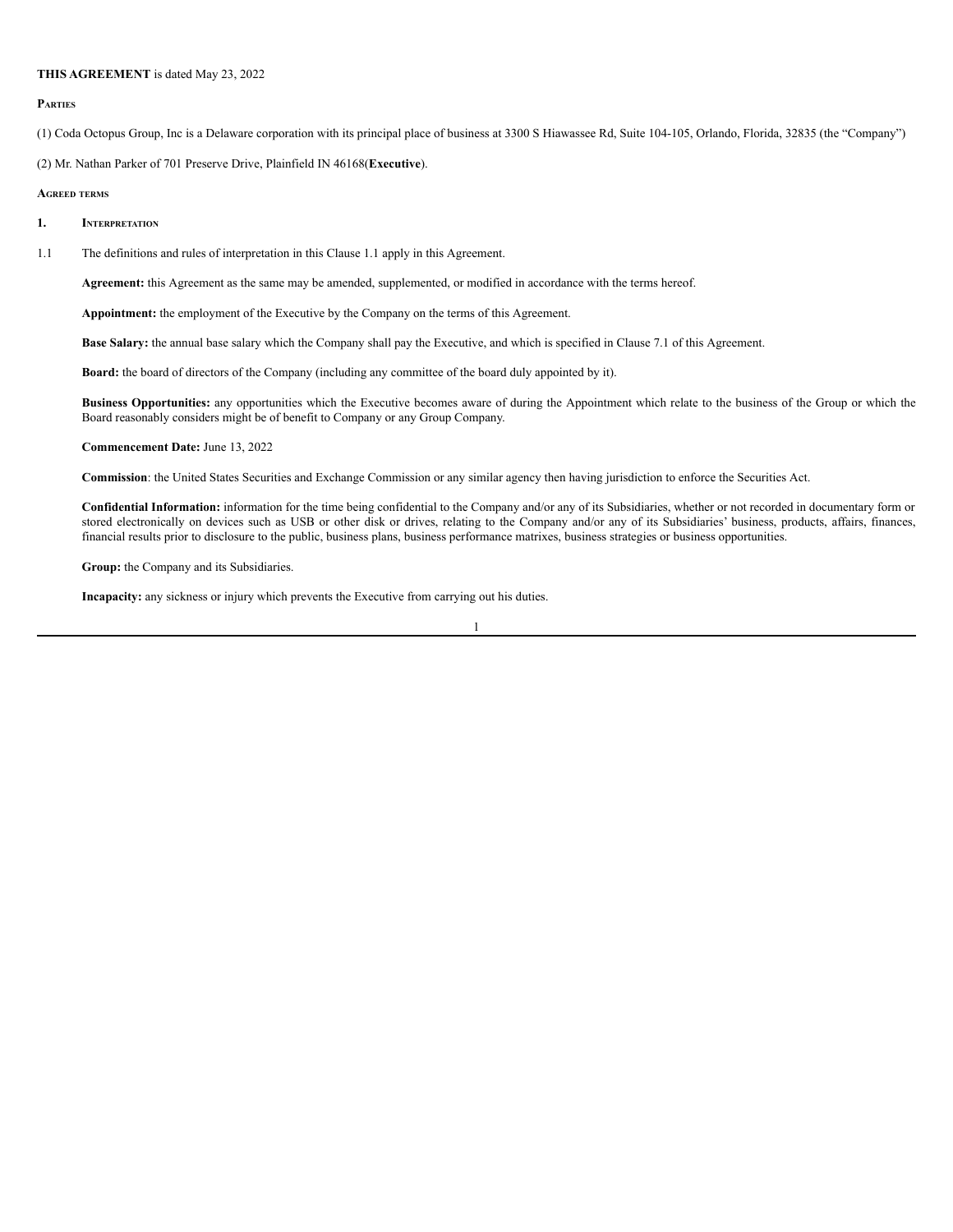**Intellectual Property Rights:** patents, rights to inventions, copyright and related rights, trademarks, trade names and domain names, rights in get-up, rights in goodwill or to sue for passing off, rights in designs, rights in computer software, database rights, rights in confidential information (including know-how and trade secrets) and any other intellectual property rights, in each case whether registered or unregistered and including all applications (or rights to apply) for, and renewals or extensions of, such rights and all similar or equivalent rights or forms of protection which may now or in the future subsist in any part of the world.

**Invention:** any invention, idea, discovery, development, improvement or innovation made by the Executive in the performance of his duties as CFO, whether or not patentable or capable of registration, and whether or not recorded in any medium.

**Person**: any individual, firm, corporation, partnership, trust, incorporated or unincorporated association, joint venture, joint stock company, limited liability company, Governmental Authority or other entity of any kind, and shall include any successor (by merger or otherwise) of such entity.

**Pre-Contractual Statement:** any undertaking, promise, assurance, statement, representation, warranty or understanding (whether in writing or not) of any person (whether party to this Agreement or not) relating to the Executive's employment under this Agreement which is not expressly set out in this Agreement, or any documents referred to in it.

**Requirements of Law**: as to any Person, any law, Environmental Law, statute, treaty, rule, regulation, right, privilege, qualification, license or franchise or determination of an arbitrator or a court or other Governmental Authority or stock exchange, in each case applicable or binding upon such Person or any of its property or to which such Person or any of its property is subject or pertaining the Company including its Subsidiaries.

**Securities Act**: the Securities Act of 1933, as amended, and the rules and regulations of the Commission thereunder.

**Staff Handbook:** the Company's staff handbook as amended from time to time.

Subsidiaries: as of the relevant date of determination, with respect to the Company, a corporation or other Person of which 50% or more of the voting power of the outstanding voting equity securities or 50% or more of the outstanding economic equity interest is held, directly or indirectly, by such Person. Unless otherwise qualified, or the context otherwise requires, all references to a "Subsidiary" or to "Subsidiaries" in this Agreement shall refer to a Subsidiary or Subsidiaries of the Company.

**Works:** all records, reports, documents, papers, drawings, designs, transparencies, photos, graphics, logos, typographical arrangements, software, and all other materials in whatever form, including but not limited to hard copy and electronic form, prepared by the Executive in the provision of the Services.

 $\mathfrak{D}$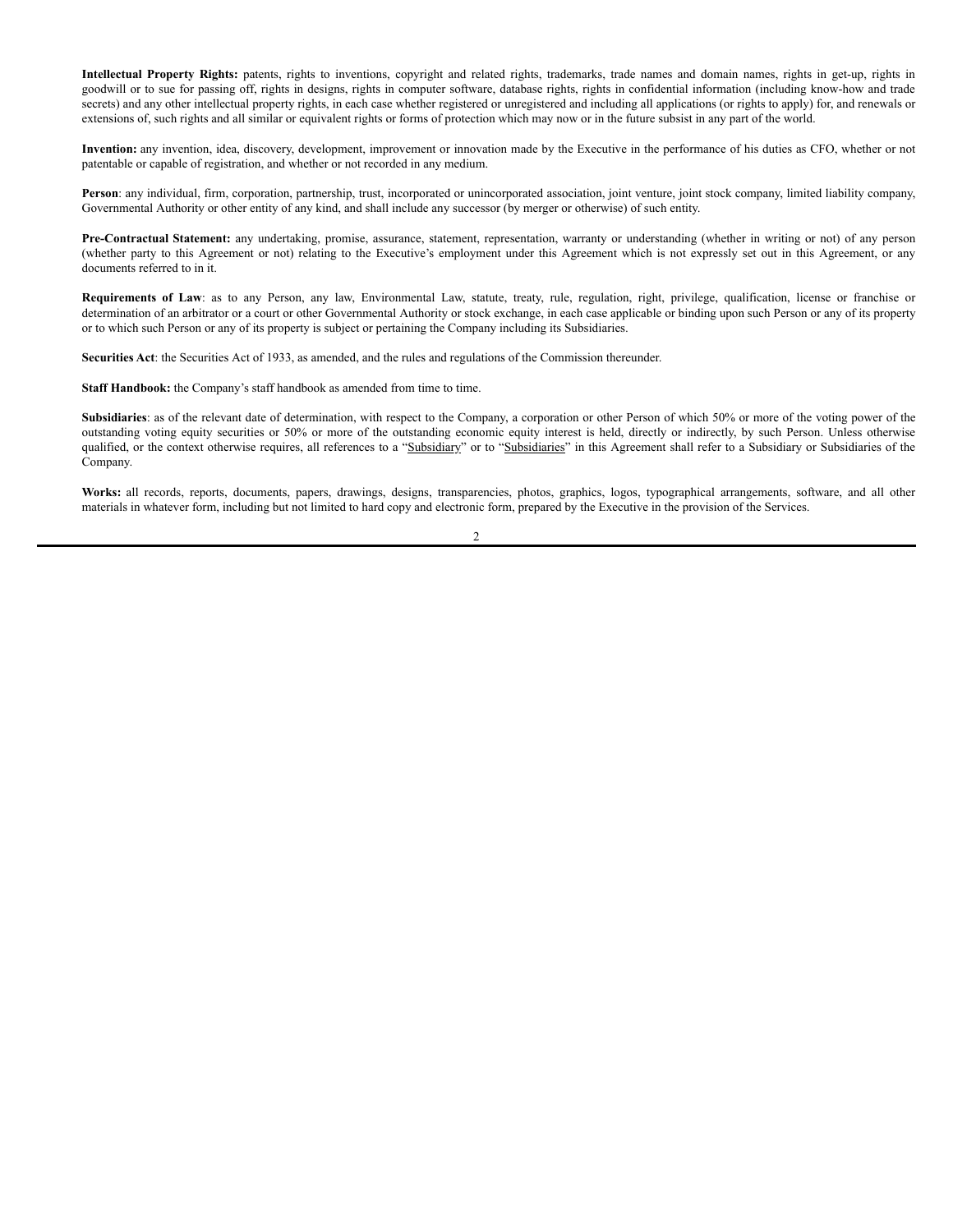- 1.2 The headings in this Agreement are inserted for convenience only and shall not affect its construction.
- 1.3 A reference to a particular law is a reference to it as it is in force for the time being taking account of any amendment, extension, or re-enactment and includes any subordinate legislation for the time being in force made under it.
- 1.4 A reference to one gender includes a reference to the other gender.
- 1.5 The schedules to this Agreement form part of (and are incorporated into) this Agreement.

#### **2. TERM OF APPOINTMENT**

- 2.1 The Company shall employ the Executive and the Executive shall serve the Company as Chief Financial Officer of the Group on the terms of this Agreement.
- 2.2 The Appointment shall be deemed to have commenced on the Commencement Date and shall continue, subject to the remaining terms of this Agreement, until terminated by either party in accordance with Clause 13 of this Agreement.

#### **3. DUTIES**

During the Appointment, the Executive shall:

- 3.1 perform the duties of the Chief Executive Officer (CFO) of the Group as defined in Appendix 1 hereto.
- 3.2 Unless prevented by Incapacity, devote the whole of his time, attention and abilities to the business of the Company.
- 3.3 abide by any statutory, fiduciary or common-law duties to the Company.
- 3.4 not do anything that would cause him to be disqualified from acting as the CFO of the Group.
- 3.5 Ensure that during the Appointment and any period post-termination required by law or under this Agreement, all non-public price sensitive information of the Company is handled in accordance with the Requirements of the Law including the Commission's rules and regulations required for protecting such information from unlawful disclosure including by acts of omission or other negligent action.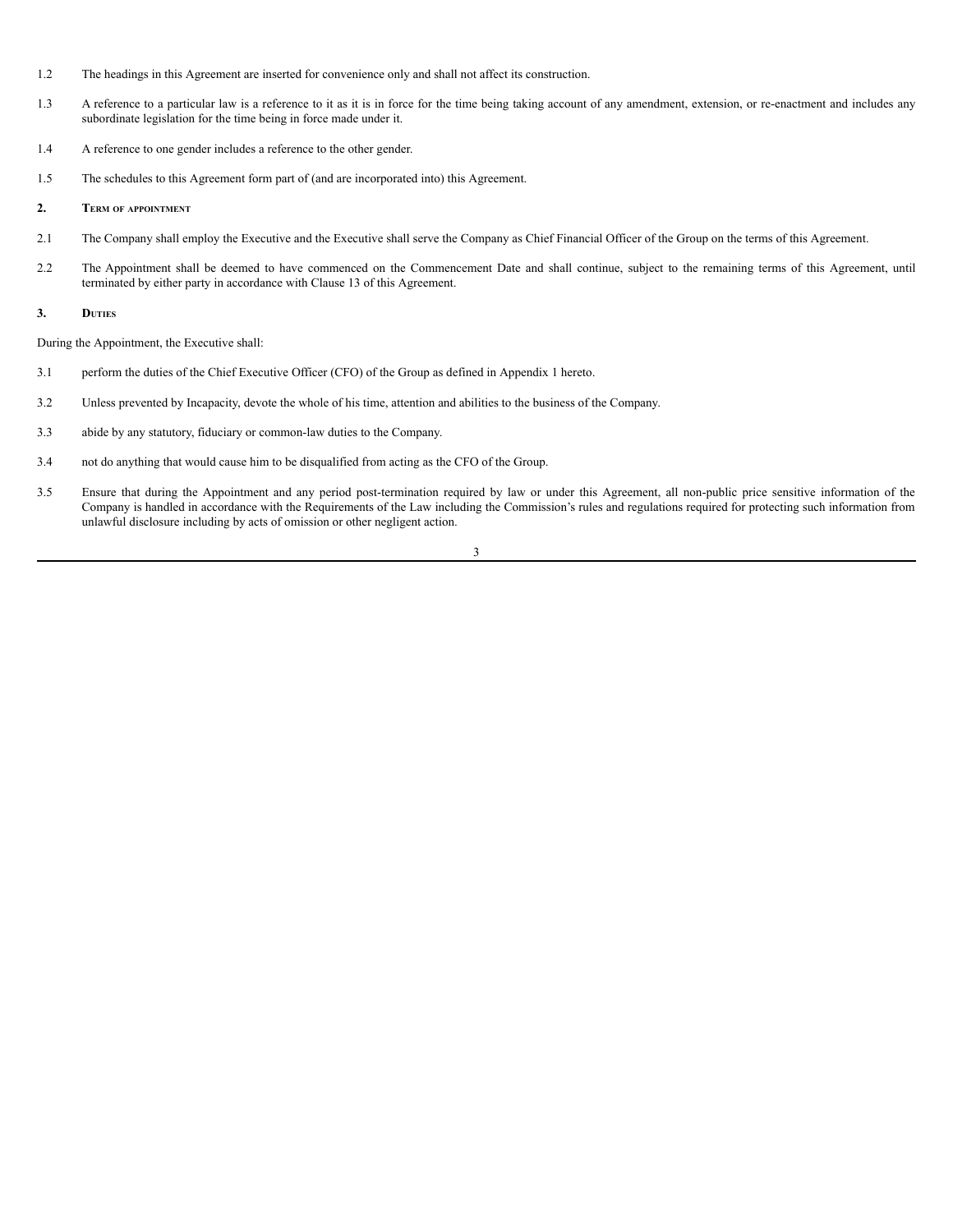- 3.6 Ensure that during the Appointment all filings with the Commission are in accordance with the Requirements of Law including but not limited to the accuracy of the filing, quality of the filing and timing of the filing.
- 3.7 Keep current with changes to US GAAP Accounting Standards and other financial standards which are applicable to the Company's Financial Reporting obligations.
- 3.8 Diligently exercise such powers and perform such duties as may from time to time be assigned to him by the Company's CEO and Board.
- 3.9 Comply with all reasonable and lawful directions given to you by the Company's CEO and/or Board.
- 3.10 Promptly make such reports to the Company's CEO and Board in connection with the affairs of the Company on such matters and at such times as are reasonably required including any matter that may jeopardize the performance of the duties under this Agreement.
- 3.11 Promptly inform the Company's CEO and Board of any Business Opportunities.
- 3.12 Use his best endeavors to promote, protect, develop and extend the business of the Company
- 3.13 Comply with the Staff Handbook.
- **4. OTHER ACTIVITIES**
- 4.1 Unless otherwise agreed, the Executive will not engage in the management of any other business activities during the term of the Appointment except those which are for the sole benefit of the Company and to devote his entire business time, attention and skills and effort to the performance of his duties under this Agreement. Notwithstanding the foregoing, the Executive may, without impairing or otherwise adversely affecting the Executive's performance of her duties to the Company, (i) make and manage personal investments in accordance with the Company's Personal Securities Account Information Sheet in place at the time and (ii) with the Executive's prior notification of the Company, engage in charitable, professional and civic activities and serve on the boards of directors of corporations other than the Company, provided that in no event shall the Executive be permitted to serve on the board of directors of any other entity that owns, operates, acquires, sells, develops and/or manages any companies which is any of the Business Activities within Coda Octopus Group of companies. For this purpose, the activities of the Group can be found at www.codaoctopusgroup.com

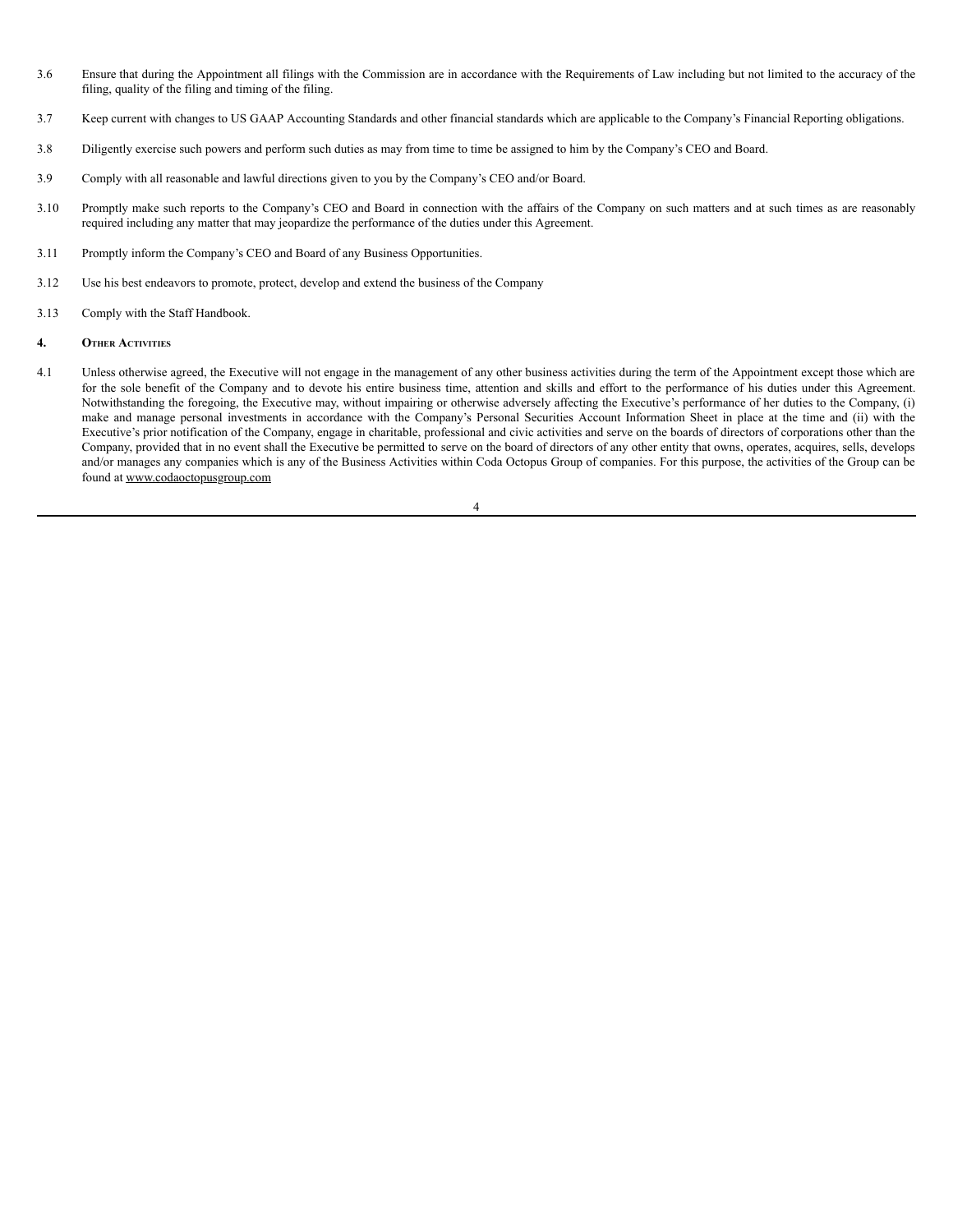4.2 The Executive undertakes to the Company that during the Appointment he shall take all reasonable steps to offer (or cause to be offered) to the Company any Business Opportunities as soon as practicable after the same shall have come to his knowledge and in any event before the same shall have been offered by the Executive (or caused by the Executive to be offered) to any other party.

### **5. PLACE OF WORK**

- 5.1 The Executive's normal place of work is at the Company's subsidiary's principal place of business being 6526 S. Cottonwood Street, Murray, Utah 84107 USA
- 5.2 The Executive acknowledges that the Company has Subsidiaries in Orlando, UK, Copenhagen and India and as such for the proper performance of his duties, the Executive agrees to travel on the Company business (both within the United States and abroad) as may be required for the proper performance of his duties under the Appointment.

#### **6. HOURS OF WORK**

- 6.1 The Executive's normal working hours shall be 8.00am to 5.00pm on Mondays to Fridays and such additional hours as are necessary for the proper performance of his duties. The Executive acknowledges that he shall not receive further remuneration in respect of such additional hours.
- 6.2 The parties each agree that the nature of the Executive's position is such that his working time cannot be measured and, accordingly, that the Appointment falls outside of the scope of any application regulation pertaining to working time.

#### **7. COMPENSATION AND BENEFITS**

- 7.1 The Executive shall be paid an initial gross base salary of \$230,000 per annum.
- 7.2 The Base Salary shall accrue from day to day and be paid bi-weekly in arrears directly into the Executive's bank account which the Executive provide to the Company for this purpose.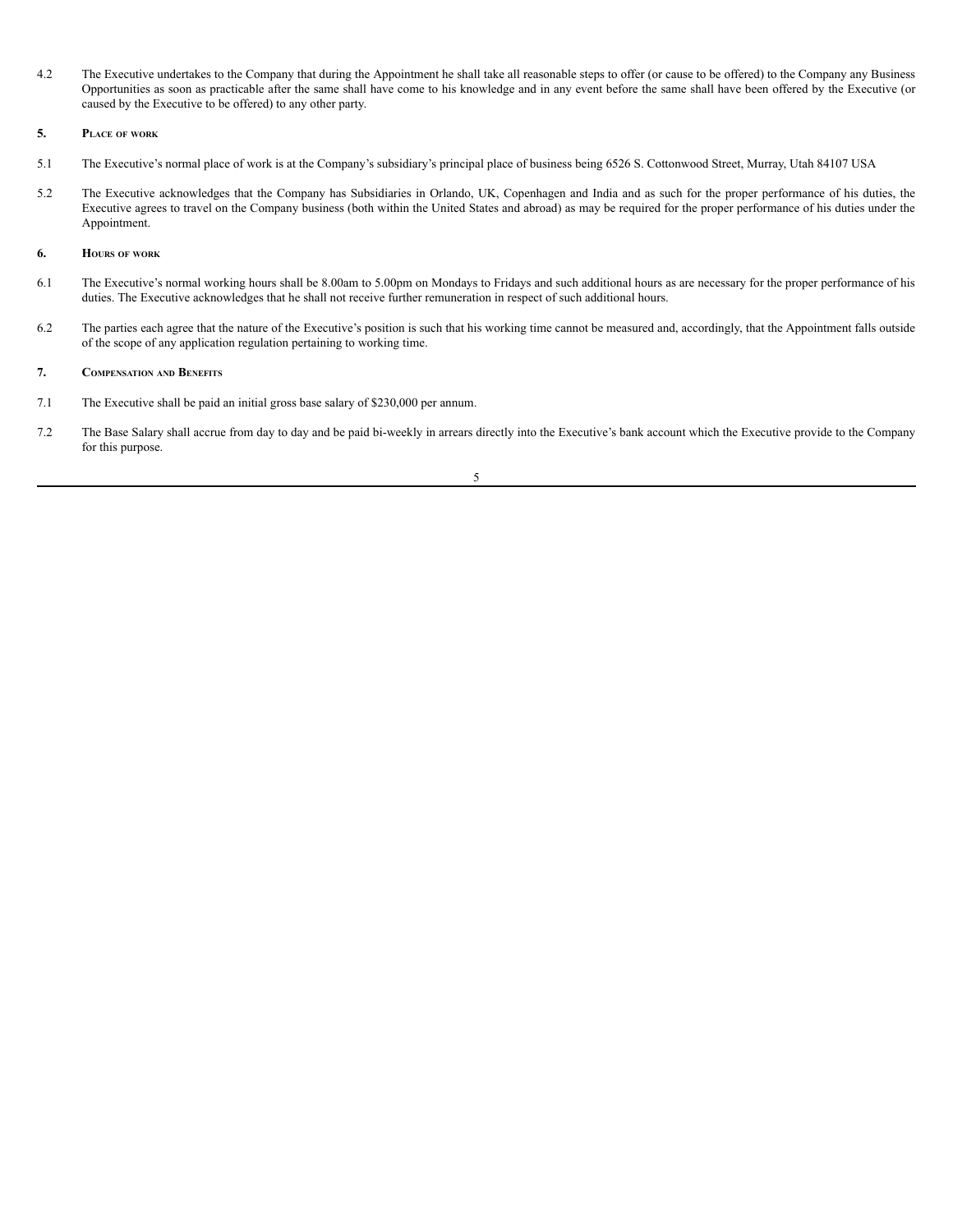- 7.3 The Company shall deduct from the Base Salary all amounts stipulated by law or reasonably requested by the Executive.
- 7.4 The Executive shall be eligible to participate in any Management Incentive Plan that the Board or Compensation Committee of the Company may put in place from time to time.
- 7.5 Stock Options/Restricted Stock Grant: Subject to approval by the Company's Compensation Committee, the Company shall propose a grant of Options or Restricted Stock having a value of \$50,000 under the Company's Stock Incentive Plan 2017 or 2021 to the Executive with a pro-rata Vesting Schedule of 3 years. Terms of Grant will be determined by the Group's Compensation Committee. No part of the grant will vest prior to the first anniversary of the Grant. Notwithstanding the foregoing, the issuance of options and/or stock grants are solely within the discretion of the Company's Compensation Committee. In the event that this Agreement is terminated for whatsoever reason by the Company, or the Executive terminates this Agreement, in accordance with Clause 13, the entitlement shall lapse.
- 7.6 Subject to the provisions set forth in Clause 18 (Claw Back) the Company shall pay the Executive a signing on bonus of \$20,000 for relocation support within 15 days of taking up the position.
- 7.7 The Company shall provide health insurance on the usual terms and conditions at the date of this Agreement.

### **8. D&O INSURANCE**

8.1 During the Appointment Period the Executive shall be included in the insurance cover for director and officer which shall cover his acts and/or omissions while officer of the Company on a basis no less favorable to him than the coverage provided to current directors and officers.

## **9. REIMBURSEMENT OF EXPENSES**

- 9.1 The Company shall reimburse (or procure the reimbursement of) all reasonable expenses wholly, properly and necessarily incurred by the Executive in the course of the Appointment for the purpose of the Business, subject to production of receipts or other appropriate evidence of payment.
- 9.2 The Executive shall incur business expenses in accordance with the Company's guidelines in place from time to time.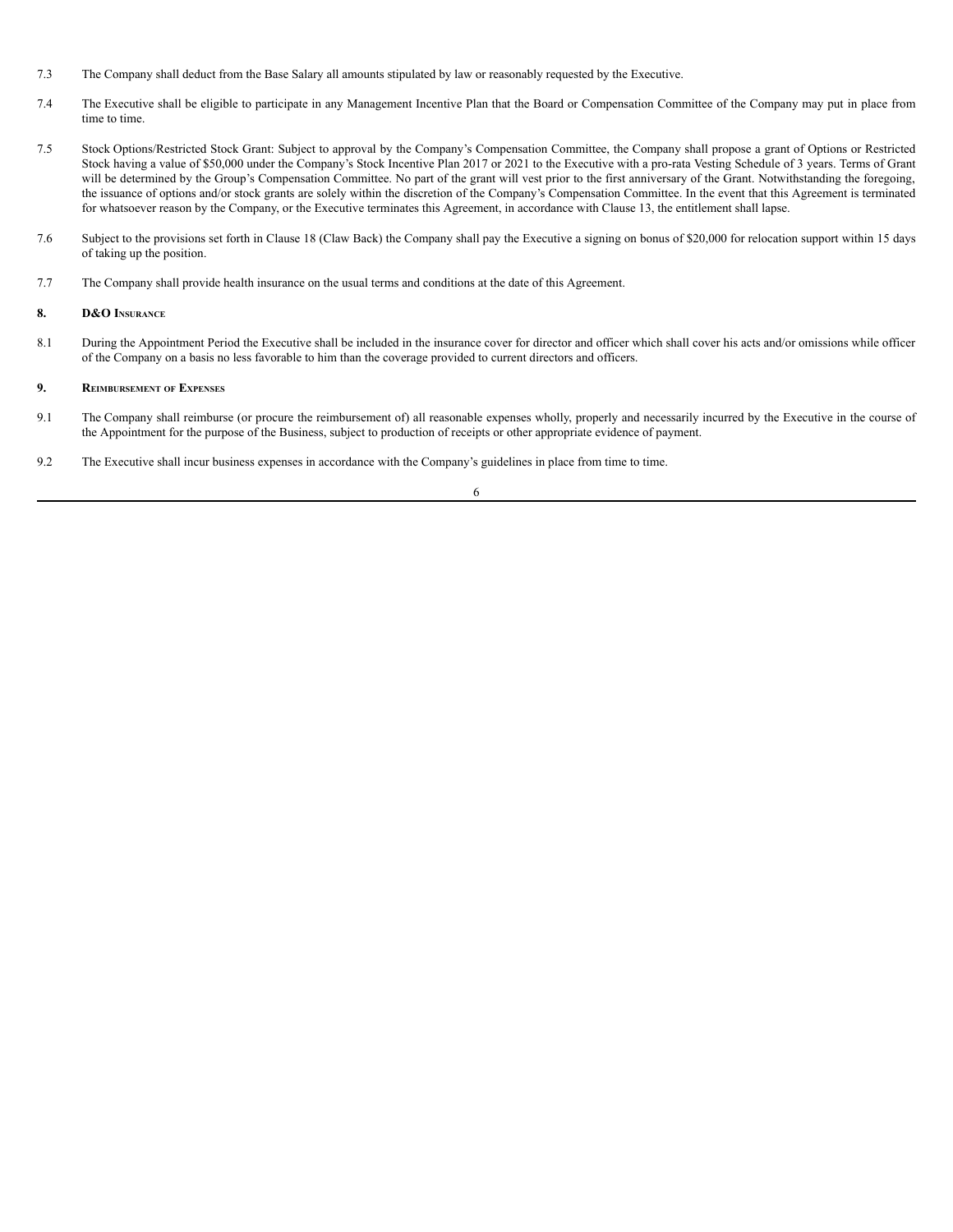- 9.3 The Executive shall submit his claim for reimbursement to the Group CEO for review and approval. All such claims shall be submitted within 2 weeks of incurring these.
- 9.4 The Executive shall abide by the Company's policies on expenses as communicated to him from time to time.
- 9.5 Any credit card supplied to the Executive by the Company shall be used only for expenses incurred by him in the course of the Appointment.

## **10. PAID TIME OFF ("PTO")**

- 10.1 The Executive shall be entitled to a maximum of 20 days' paid time off in each calendar year which shall accrue ratably during the calendar year. In addition, the Executive shall be entitled to local Public Holidays as stipulated in the Staff Handbook as the same may be modified from time to time.
- 10.2 Holiday shall be taken at such time or times as shall be approved in advance by the Company's CEO. The Executive shall not without the consent of the CEO carry forward any accrued and unused holiday entitlement to a subsequent holiday year, nor receive any payment in lieu in respect of such entitlement, save as provided in Clause 10.3.
- 10.3 On termination of the Appointment, the Executive shall be entitled to be paid in lieu of accrued but untaken holiday
- 10.4 If the Executive has taken more holidays than his accrued entitlement at the date of termination of the Appointment, the Company shall be entitled to deduct the appropriate amount from any payments due to the Executive (on the basis that each day of paid holiday is equal to 1/260 of the salary).
- 10.5 If either party has served notice to terminate the Appointment, the Company may require the Executive to take any accrued but unused holiday entitlement during the notice period.

#### **11. CONFIDENTIAL INFORMATION**

11.1 The Executive acknowledges that in the course of the Appointment he will have access to Confidential Information. The Executive has therefore agreed to accept the restrictions in this Clause 11.

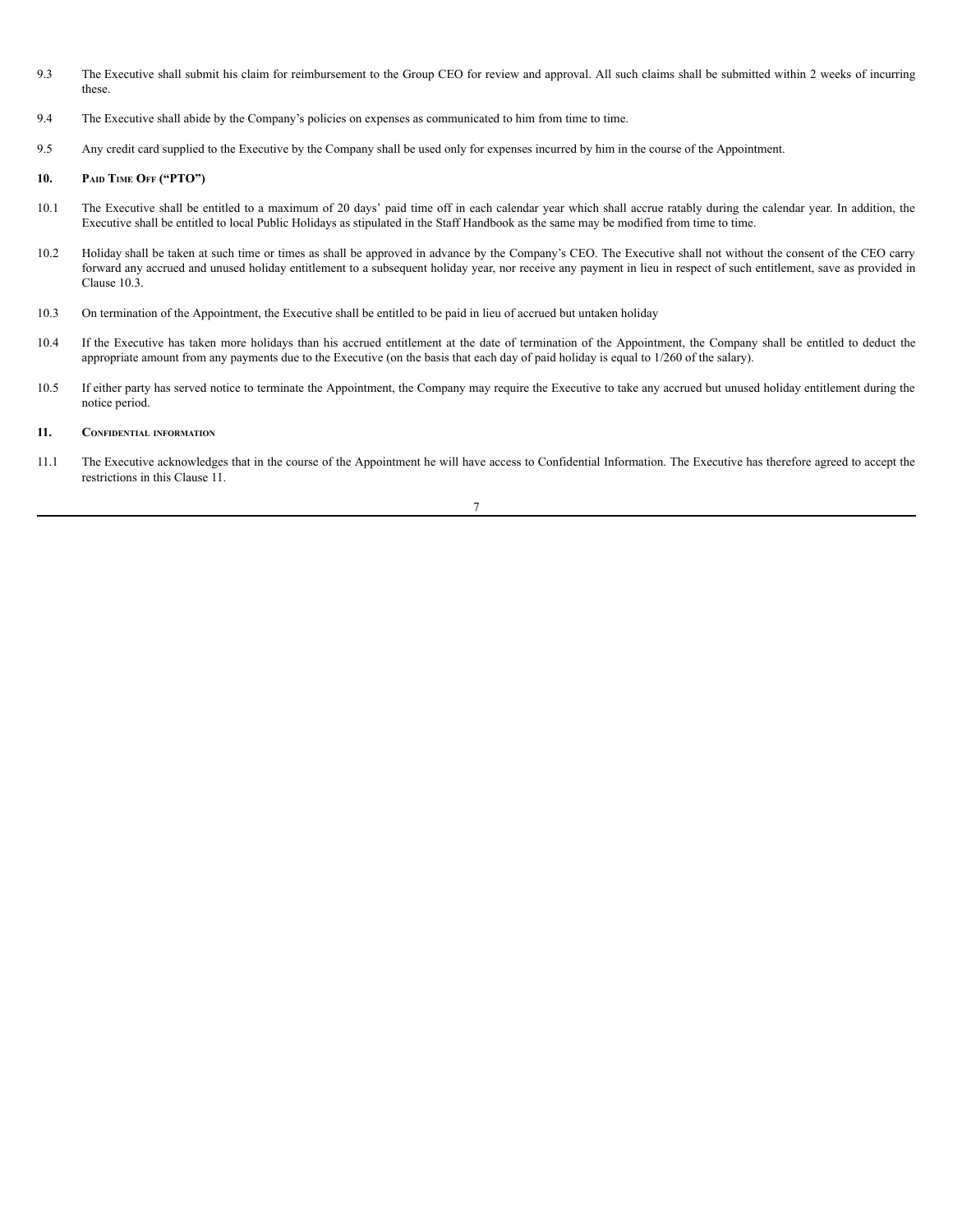- 11.2 The Executive shall not (except in the proper course of his duties), either during the Appointment or at any time after its termination (howsoever arising), use or disclose to any person, company or other organisation whatsoever (and shall use his best endeavours to prevent the publication or disclosure of) any Confidential Information. This restriction does not apply to:
	- (a) any use or disclosure authorised by the Board or required by law; or
	- (b) any information which is already in, or comes into, the public domain other than through the Executive's unauthorised disclosure; or
	- (c) prevent the Executive from making a protected disclosure within the meaning of any applicable Whistleblowing Regulations.

## **12. INTELLECTUAL PROPERTY**

- 12.1 The Executive hereby assigns to the Company all existing and future Intellectual Property Rights in the Works and the Inventions and all materials embodying such rights to the fullest extent permitted by law. Insofar as they do not so vest automatically by operation of law or under this Agreement, the Executive holds legal title in such rights and inventions on trust for the Company.
- 12.2 The Executive undertakes:
	- (a) to notify to the Company in writing full details of any Works and Inventions promptly on their creation;
	- (b) to keep confidential details of all Inventions;
	- (c) whenever requested to do so by the Company and in any event on the termination of the Engagement, promptly to deliver to the Company all correspondence, documents, papers and records on all media (and all copies or abstracts of them), recording or relating to any part of the Works and the process of their creation which are in his possession, custody or power;
	- (d) not to register nor attempt to register any of the Intellectual Property Rights in the Works, nor any of the Inventions, unless requested to do so by the Company; and
	- (e) to do all acts necessary to confirm that absolute title in all Intellectual Property Rights in the Works and the Inventions has passed, or will pass, to the Company.
- 12.3 The Executive warrants to the Company that:
	- (a) he has not given and will not give permission to any third party to use any of the Works or the Inventions, nor any of the Intellectual Property Rights in the Works;
	- (b) he is unaware of any use by any third party of any of the Works or Intellectual Property Rights in the Works; and
	- (c) the use of the Works or the Intellectual Property Rights in the Works by the Company will not infringe the rights of any third party.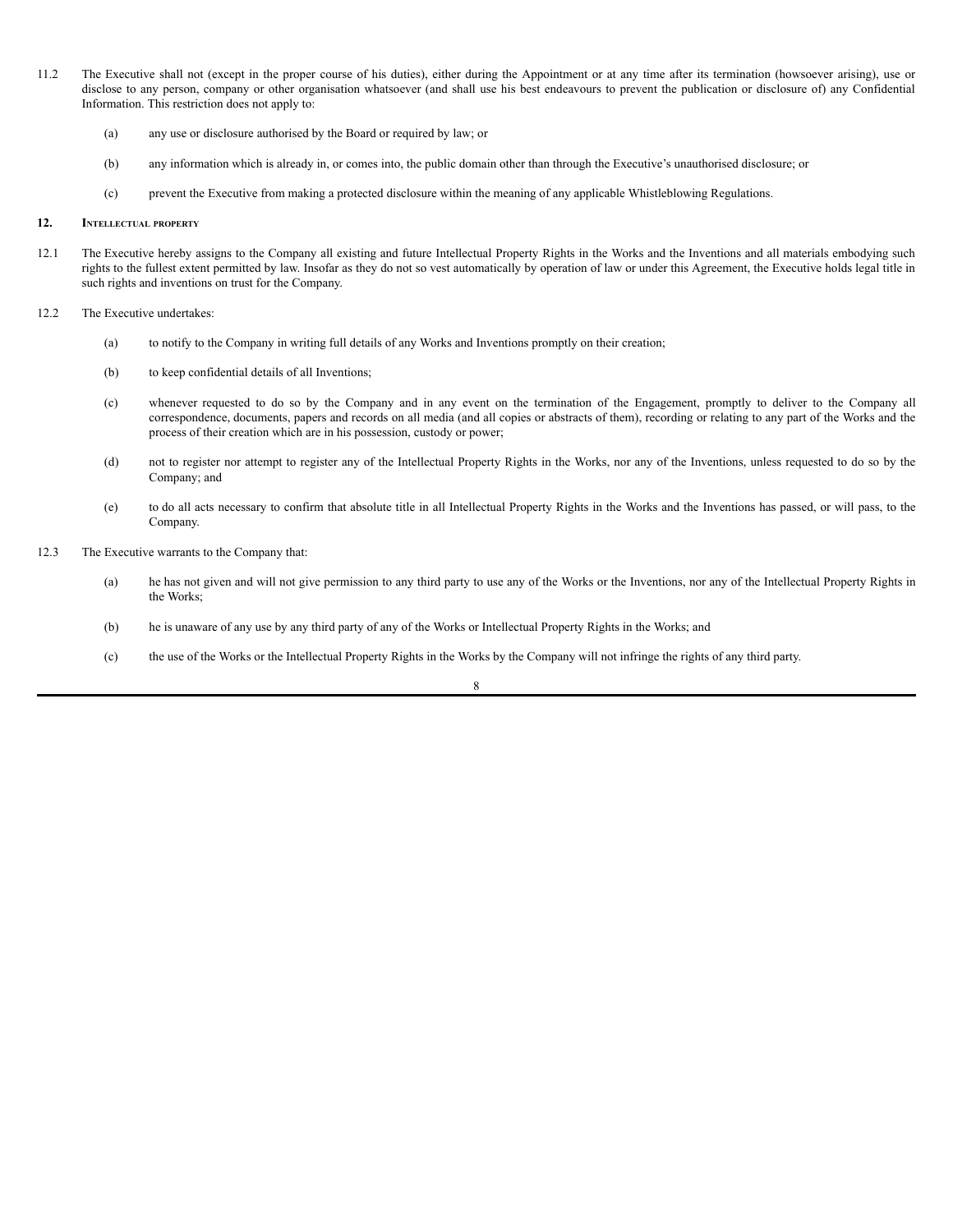- 12.4 The Executive waives any moral rights in the Works to which he is now or may at any future time be entitled under any applicable Copyright Designs and Patents Regulations or any similar provisions of law in any jurisdiction, including (but without limitation) the right to be identified, the right of integrity and the right against false attribution, and agrees not to institute, support, maintain or permit any action or claim to the effect that any treatment, exploitation or use of such Works or other materials, infringes the Executive's moral rights.
- 12.5 The Executive acknowledges that no further remuneration or compensation other than that provided for in this agreement is or may become due to the Executive in respect of the performance of his obligations under this Clause 12.
- 12.6 The Executive undertakes, at the expense of the Company, at any time either during or after the Engagement, to execute all documents, make all applications, give all assistance and do all acts and things as may, in the opinion of the Company, be necessary or desirable to vest the Intellectual Property Rights in, and to register them in, the name of the Company and to defend the Company against claims that works embodying Intellectual Property Rights or Inventions infringe third party rights, and otherwise to protect and maintain the Intellectual Property Rights in the Works and the Inventions.
- 12.7 The Executive hereby irrevocably appoints the Company to be his attorney to execute and do any such instrument or thing and generally to use his name for the purpose of giving the Company or its nominee the benefit of this Clause 12 and acknowledges in favor of a third party that a certificate in writing signed by any director or the secretary of the Company that any instrument or act falls within the authority conferred by this Clause 12 shall be conclusive evidence that such is the case.

## **13. TERMINATION**

- 13.1 The Company may terminate the Employment Agreement at will, in accordance with the laws of Utah.
- 13.2 In the event that the Company terminates the Employment Agreement for whatever reason, the following Severance payments shall apply:

| Year 1 of employment | 1 Month Base Salary  |
|----------------------|----------------------|
| Year 2 of employment | 3 Months Base Salary |
| Year 3 of employment | 6 Months Base Salary |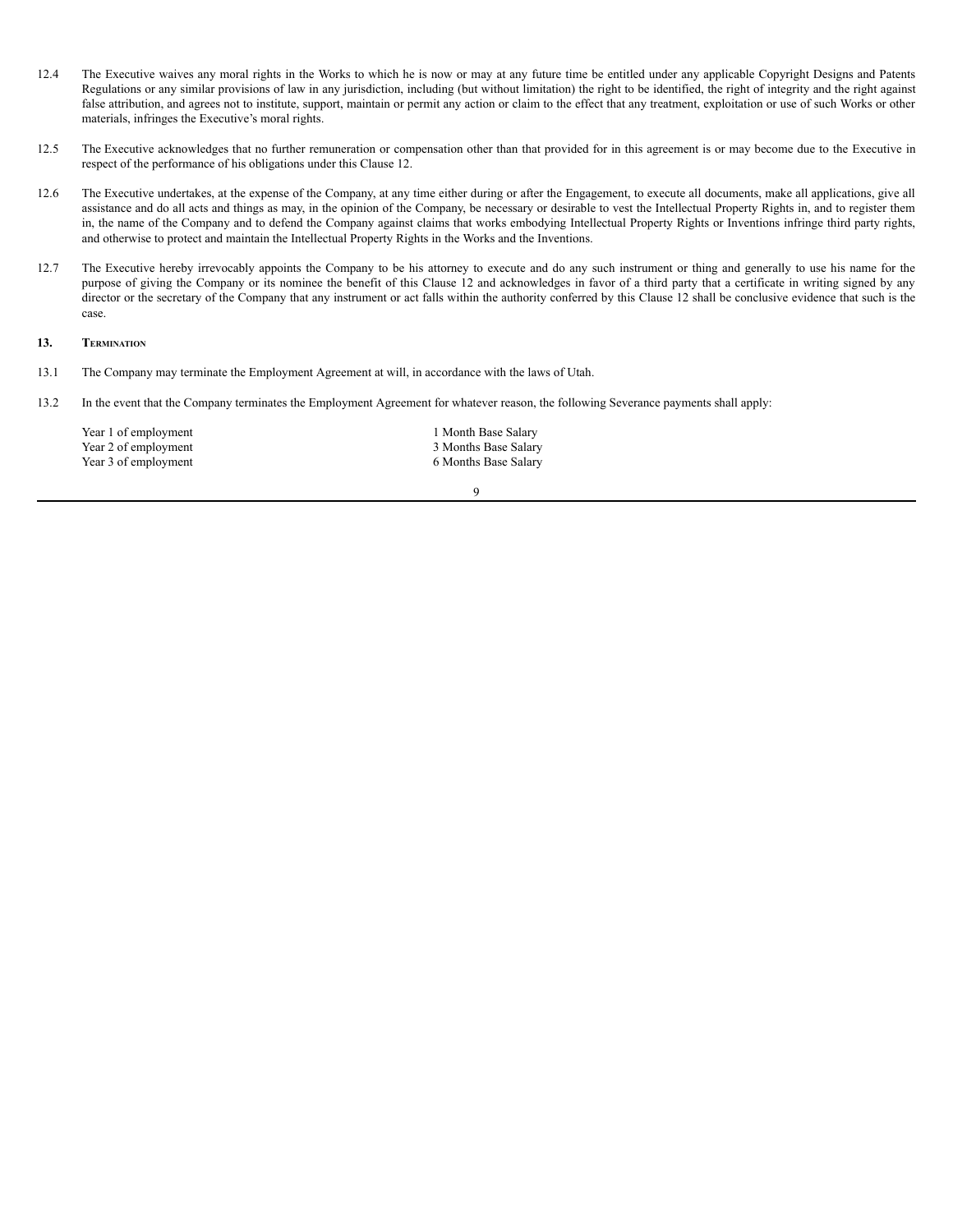- 13.3 Regardless of the reason for Termination, the Company shall pay the Executive all amounts lawfully incurred under the Employment Agreement up until the day of the Termination.
- 13.4 The Executive shall provide the Company with the following notice to terminate this Agreement with the Company:

| Notice within the first year                | 4 weeks' written notice addressed to the CEO  |
|---------------------------------------------|-----------------------------------------------|
| Notice within the second year               | 6 weeks' written notice addressed to the CEO  |
| Notice within the third year and thereafter | 8 weeks' written notice addressed to the CEO  |
| Notice thereafter                           | 12 weeks' written notice addressed to the CEO |

13.5 The rights of the Company under Clause this Clause 13 are without prejudice to any other rights that it might have at law to terminate the Appointment or to accept any breach of this Agreement by the Executive as having brought the Agreement to an end. Any delay by the Company in exercising its rights to terminate shall not constitute a waiver thereof.

### **14. OBLIGATIONS UPON TERMINATION**

- 14.1 On termination of the Appointment (howsoever arising) the Executive shall:
	- (a) immediately deliver to the Company all documents, books, materials, records, correspondence, papers and information (on whatever media and wherever located) relating to the business or affairs of the Group, any keys, credit card and any other property of the Company or any Group Company;
	- (b) irretrievably delete any information relating to the business of the Company or any Group Company stored on any magnetic or optical disk or memory and all matter derived from such sources which is in his possession or under his control outside the Company's premises; and
	- (c) provide a signed statement that he has complied fully with his obligations under this Clause 14.1.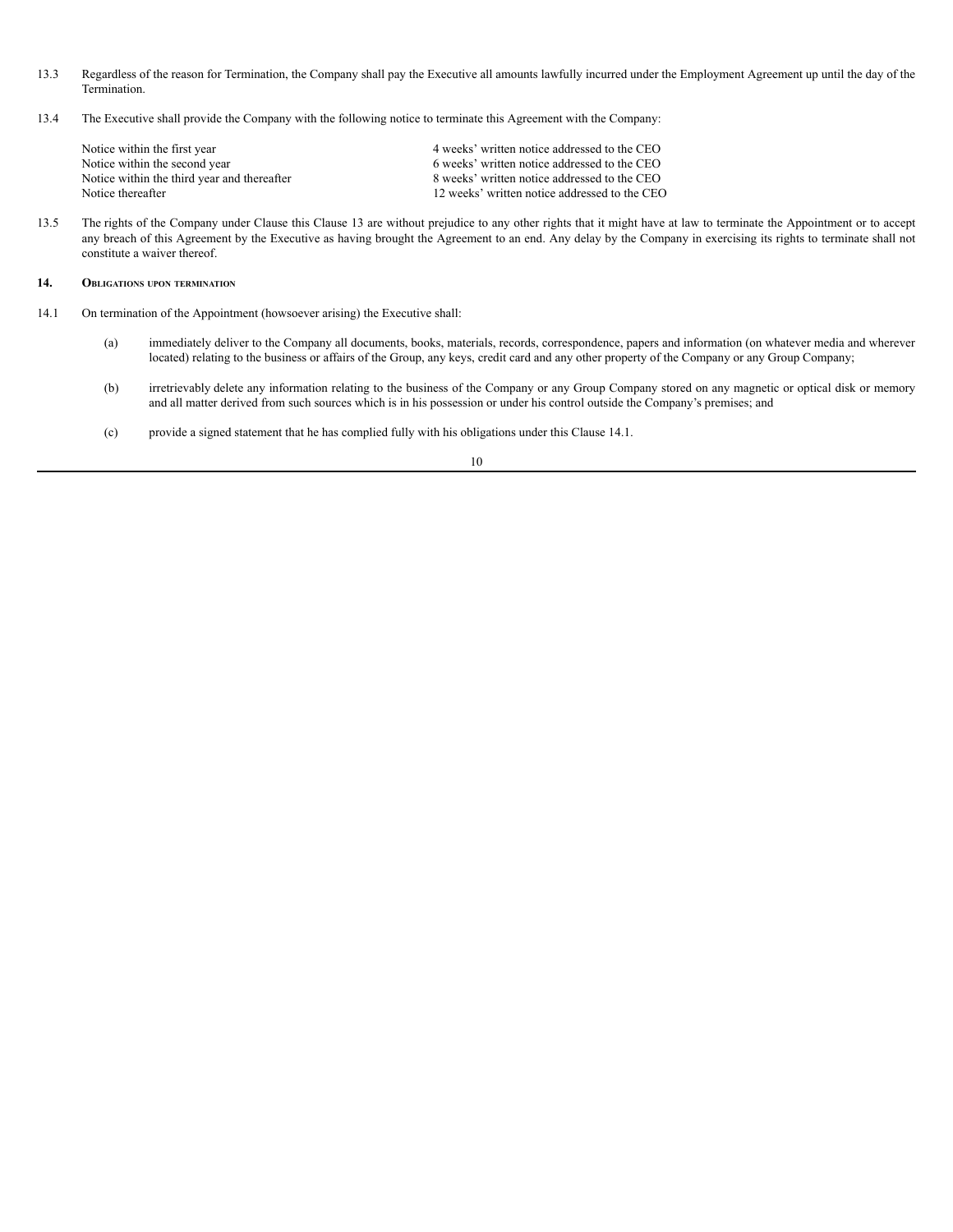14.2 On termination of the Appointment howsoever arising the Executive shall not be entitled to any compensation for the loss of any rights or benefits under any share option, bonus, long-term incentive plan or other profit-sharing scheme operated by the Company in which he may participate.

#### **15. DISCIPLINARY AND GRIEVANCE PROCEDURES**

- 15.1 The Executive is subject to the Company's disciplinary and grievance procedures that may be in place from time to time.
- 15.2 If the Executive wishes to appeal against a disciplinary decision he may apply in writing to Board.
- 15.3 The Company or the Board may at any time suspend the Executive during any period in which the Company is carrying out a disciplinary investigation into any alleged acts or defaults of the Executive. During any period of suspension, the Executive shall continue to receive his salary and contractual benefits.
- 15.4 If the Executive wishes to raise a grievance, he may apply in writing to the Board in accordance with the Company's grievance procedure.

#### **16. NON-COMPETITION AND NON-SOLICITATION**

- 16.1 The provisions set out this Clause 16 of this Agreement overrides the equivalent provision in the Company's Employment Handbook (which is deemed to be substituted by these provisions). Throughout the Employment Period and for a further period of eighteen (18) months thereafter (the "Restricted Period"), provided, however, that the Restricted Period shall only extend for six months following the expiration or termination of the Executive's employment if the Executive's employment is terminated following a Change in Control, the Executive will not engage, directly or indirectly, as an owner, director, trustee, manager, member, employee, consultant, partner, principal, agent, representative, stockholder, or in any other individual, corporate or representative capacity, in any of the following: (i) any company which is offering sonar solutions including those companies identified in the Company's filing as competitors; or (ii) any other business in which Coda Octopus is engaged or is actively planning to engage as of the date of the Executive's termination of employment. Notwithstanding the foregoing, the Executive shall not be deemed to have violated this Section 16.1 solely by reason of his passive ownership of 5% or less of the outstanding stock of any publicly traded corporation or other entity.
- 16.2 Non-Solicitation of Clients. During the Restricted Period, the Executive will not solicit, directly or indirectly, on his own behalf or on behalf of any other person(s), any client of the Company whom Coda Octopus had provided services at any time during the Executive's employment with Coda Octopus in any line of business that Coda Octopus conducts as of the date of the Executive's termination of employment or that Coda Octopus is actively soliciting, for the purpose of marketing or providing any service competitive with any service then offered by the Company.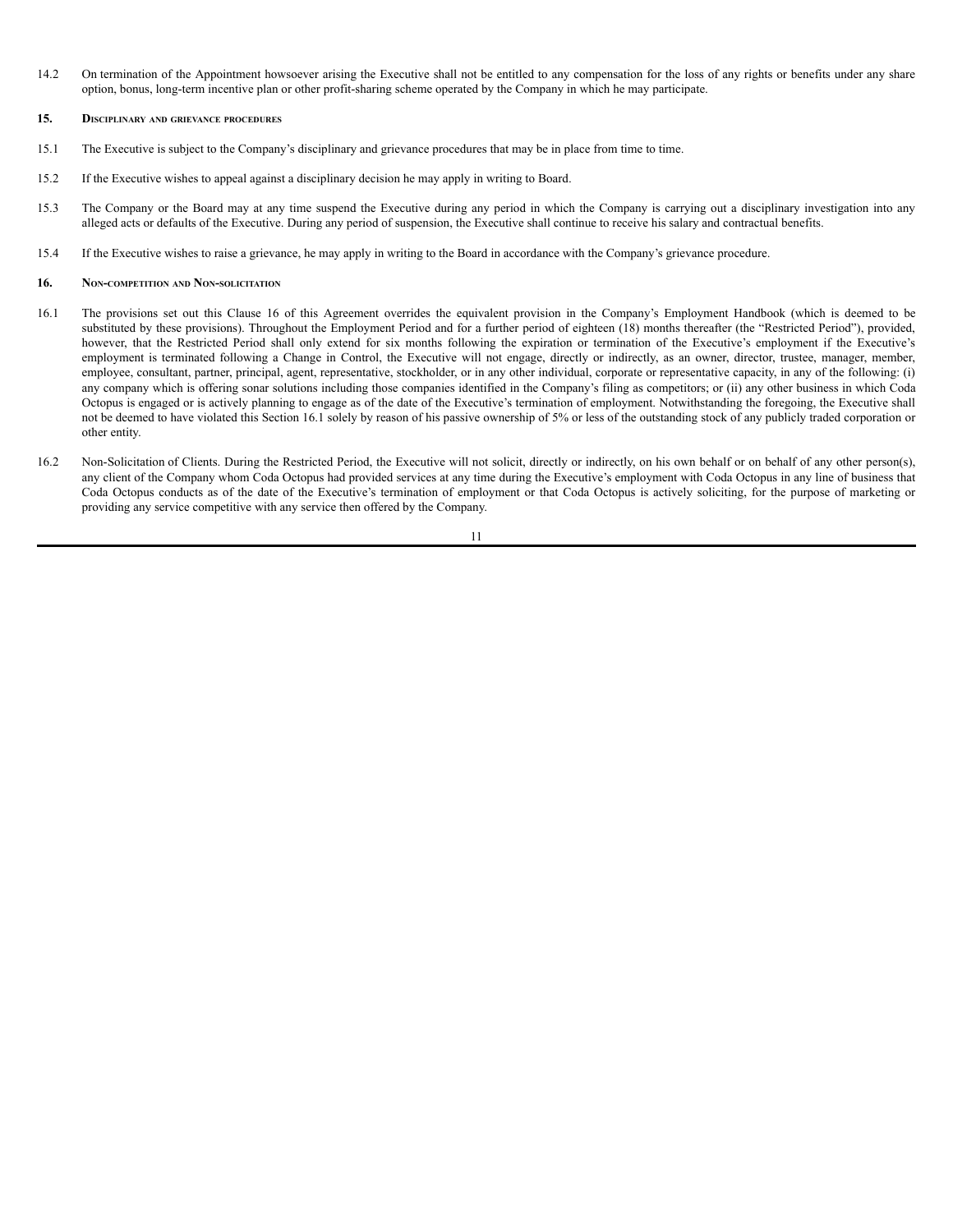- 16.3 Non-Solicitation of Employees. During the Restricted Period, the Executive will not, directly or indirectly, hire or attempt to hire or cause any business, other than any employee of the Company or Group Company, to hire any person who is then or was at any time during the preceding six months an employee of the Company and who is at the time of such hire or attempted hire, or was at the date of such employee's separation from the Company an employee of the Company.
- 16.4 Acknowledgment. The Executive acknowledges that he will acquire much Confidential Information concerning the past, present and future business of the Company and its Subsidiaries as the result of her employment in this key position as Chief Financial Officer (CFO), as well as access to the relationships between the Company and their clients and employees. The Executive further acknowledges that the business of Company is very competitive and that competition by him in that business during her employment, or after her employment terminates, would severely injure the Company. The Executive understands that the restrictions contained in this Section 16 are reasonable and are required for the Company's legitimate protection, and do not unduly limit her ability to earn a livelihood.

## **17. ENFORCEMENT AND INDEMNIFICATION**

17.1 The Company in its sole discretion, may bring an action in any court of competent jurisdiction to seek injunctive relief and such other relief as the Company shall elect to enforce the Restrictive Covenants. If the courts of any one or more of such jurisdictions hold the Restrictive Covenants wholly unenforceable by reason of breadth of scope or otherwise it is the intention of the Company and the Executive that such determination not bar or in any way affect Coda Octopus's right, or the right of any of its affiliates, to the relief provided in Section 8(e) above in the courts of any other jurisdiction within the geographical scope of such Restrictive Covenants, as to breaches of such Restrictive Covenants in such other respective jurisdictions, such Restrictive Covenants as they relate to each jurisdiction being, for this purpose, severable, diverse and independent covenants, subject, where appropriate, to the doctrine of res judicata. The parties hereby agree to waive right to a trial by jury for any and all disputes hereunder (whether or not relating to the Restrictive Covenants).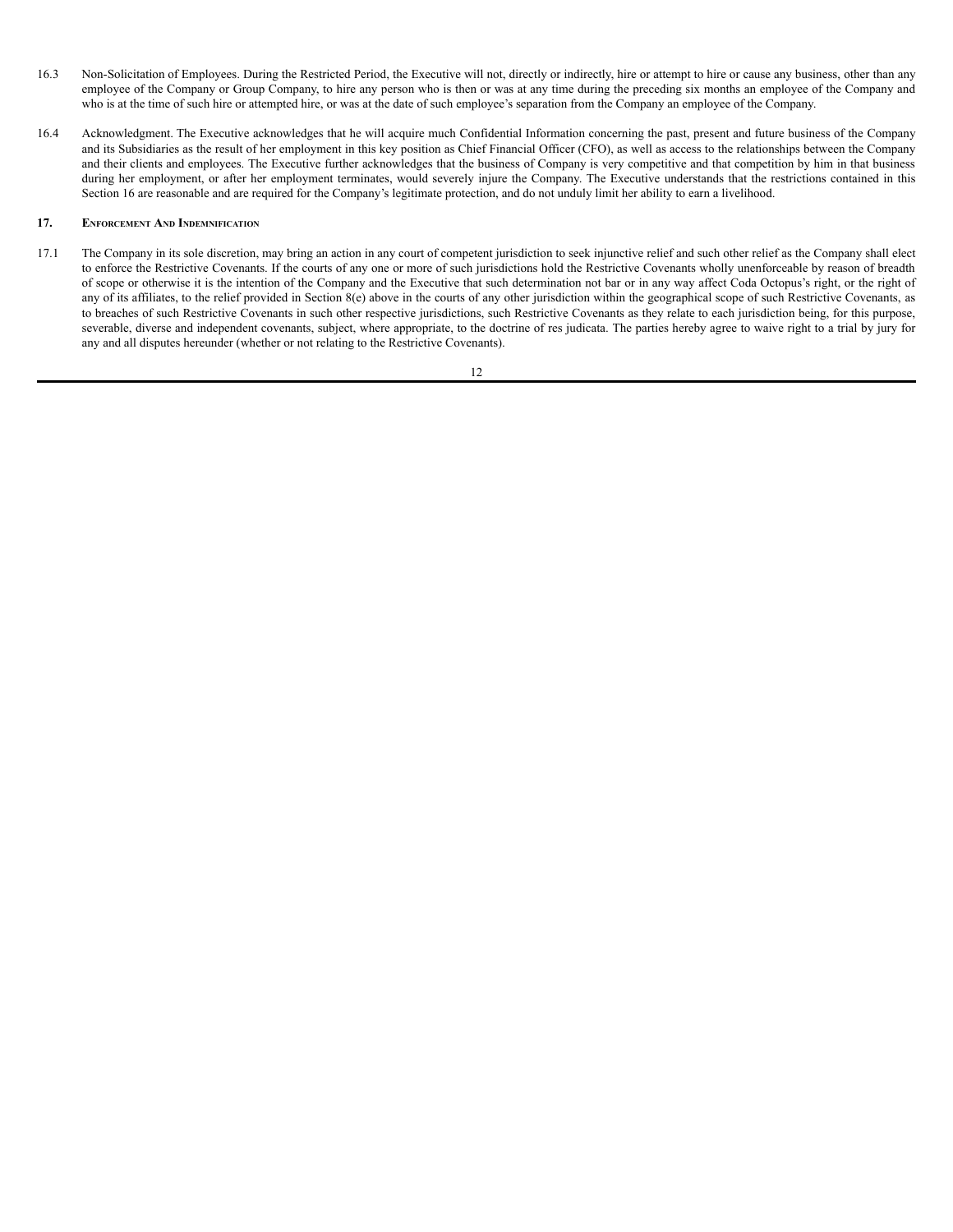#### **18. CLAW BACK**

18.1 In the event that this Agreement is terminated within the first year for whatever reason, the Executive shall repay the sign on bonus paid to him pursuant to Clause 7.5 of this Agreement.

## **19. EXECUTIVE REPRESENTATION**

19.1 The Executive represents and warrants to the Company that he is not now under any obligation of a contractual or other nature to any person, business or other entity which is inconsistent or in conflict with this Agreement or which would prevent her from performing her obligations under this Agreement.

#### **20. NOTICES**

20.1 Any notice provided for in this Agreement must be in writing and must be either personally delivered, mailed by first class mail (postage prepaid and return receipt requested), or sent by reputable overnight courier service (charges prepaid) to the recipient at the address below indicated:

Coda Octopus Group Chief Executive Officer

Coda Octopus Group, Inc. 3300 S Hiawassee Rd, Suite 104-105, Orlando, Florida, 32835

Mr. Nathan Parker 701 Preserve Drive, Plainfield IN 4616;

or such other address or to the attention of such other person as the recipient party shall have specified by prior written notice to the sending party. Any notice under this Agreement will be deemed to have been given (a) if personally delivered, upon such delivery, (b) if mailed, five days after deposit in the U.S. mail, or (c) if sent by reputable overnight courier service, one business day after such services acknowledges receipt of the notice.

## **21. PREVAILING PROVISIONS**

21.1 In the event of a conflict between the terms of this Agreement and the Staff Handbook, the terms of this Agreement shall prevail.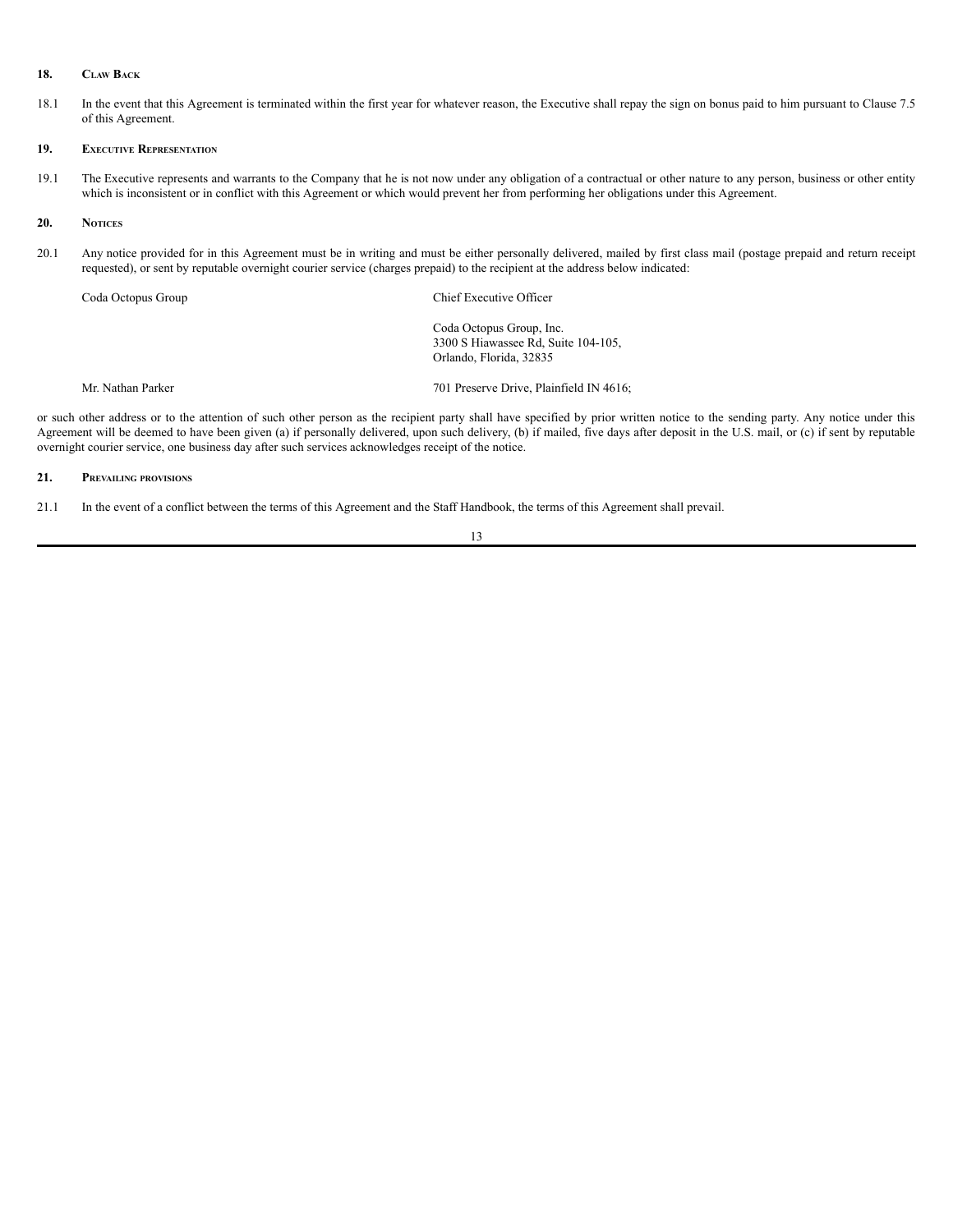#### **22. VARIATION**

No variation of this Agreement or of any of the documents referred to in it shall be valid unless it is in writing and signed by or on behalf of each of the parties.

## **23. COUNTERPARTS**

This Agreement may be executed in any number of counterparts, each of which, when executed shall be an original, and all the counterparts together shall constitute one and the same instrument.

## **24. PUBLICITY**

- 24.1 The Executive acknowledges that the Company is a Public Reporting Company which places certain specific obligations on the Company under the Securities Act and regulations of the Commission, and which includes filing certain disclosures about officers and directors of the Company, which includes the CFO.
- 24.2 The Executive expressly acknowledges and agrees to the Company complying with the Requirements of the Law which includes, but not limited to, filing in the public domain his Employment Agreement, accurate synopsis of his employment history including his qualifications, his age and address and any other information required to be filed.

## **25. MISCELLANEOUS**

25.1 Litigation and Regulatory Cooperation. During and after Executive's employment, Executive shall reasonably cooperate with the Company in the defense or prosecution of any claims or actions now in existence or which may be brought in the future against or on behalf of the Company which relate to events or occurrences that transpired while Executive was employed by Coda Octopus; provided, however, that such cooperation shall not materially and adversely affect Executive or expose Executive to an increased probability of civil or criminal litigation. Executive's cooperation in connection with such claims or actions shall include, but not be limited to, being available to meet with counsel to prepare for discovery or trial and to act as a witness on behalf of Coda Octopus at mutually convenient times. During and after Executive's employment, Executive also shall cooperate fully with the Company in connection with any investigation or review of any federal, state or local regulatory authority as any such investigation or review relates to events or occurrences that transpired while Executive was employed by the Company. The Company shall also provide Executive with compensation on an hourly basis (to be derived from the sum of her Base Salary and average annual incentive compensation) for requested litigation and regulatory cooperation that occurs after her termination of employment and reimburse Executive for all costs and expenses incurred in connection with her performance under this Clause, including, but not limited to, reasonable attorneys' fees and costs.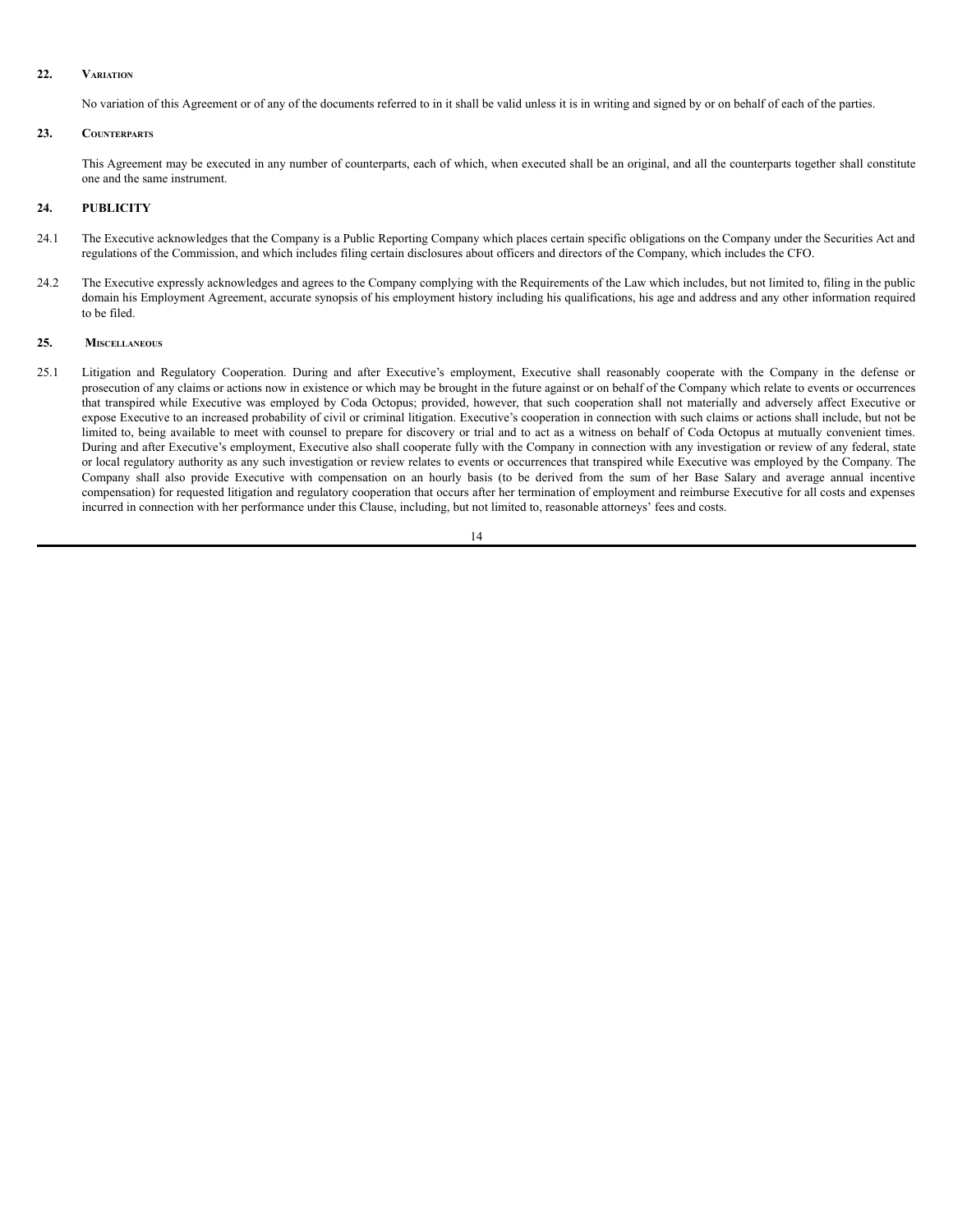#### **26. ENTIRE AGREEMENT**

- 26.1 Each party on behalf of itself (and in the case of the Company, as agent for any Subsidiaries) acknowledges and agrees with the other party (the Company acting on behalf of itself and as agent for each Subsidiary) that:
	- (a) this Agreement together with any documents referred to in it constitutes the entire Agreement and understanding between the Executive and the Company and any Group Company and supersedes any previous Agreement between them relating to the Appointment (which shall be deemed to have been terminated by mutual consent);
	- (b) in entering into this Agreement neither party nor any Group Company has relied on any Pre-Contractual Statement; and
	- (c) the only remedy available to each party for breach of this Agreement shall be for breach of contract under the terms of this Agreement and no party shall have any right of action against any other party in respect of any Pre-Contractual Statement.
- 26.2 Nothing in this Agreement shall, however, operate to limit or exclude any liability for fraud.

- 27.1 This Agreement shall be governed by and construed in accordance with the law of the State of Utah
- 27.2 Each party irrevocably agrees to submit to the exclusive jurisdiction of the courts of Utah over any claim or matter arising under or in connection with this Agreement.

**<sup>27.</sup> GOVERNING LAW AND JURISDICTION**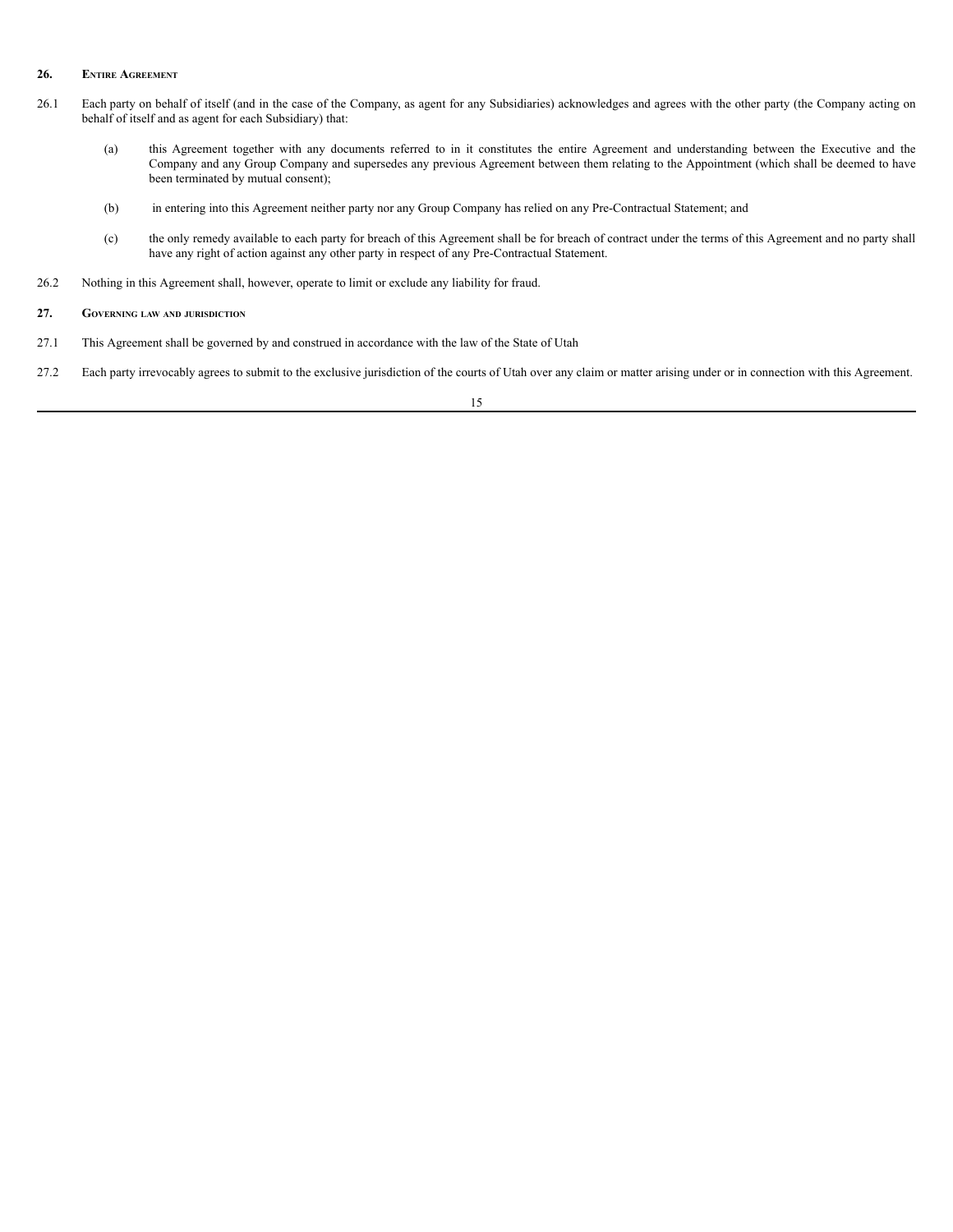CODA OCTOPUS GROUP, INC.

By: */s/ Annmarie Gayle* Name:Annmarie Gayle Title: Chief Executive Officer and Director

EXECUTIVE

*/s/ Nathan Parker*

Nathan Parker